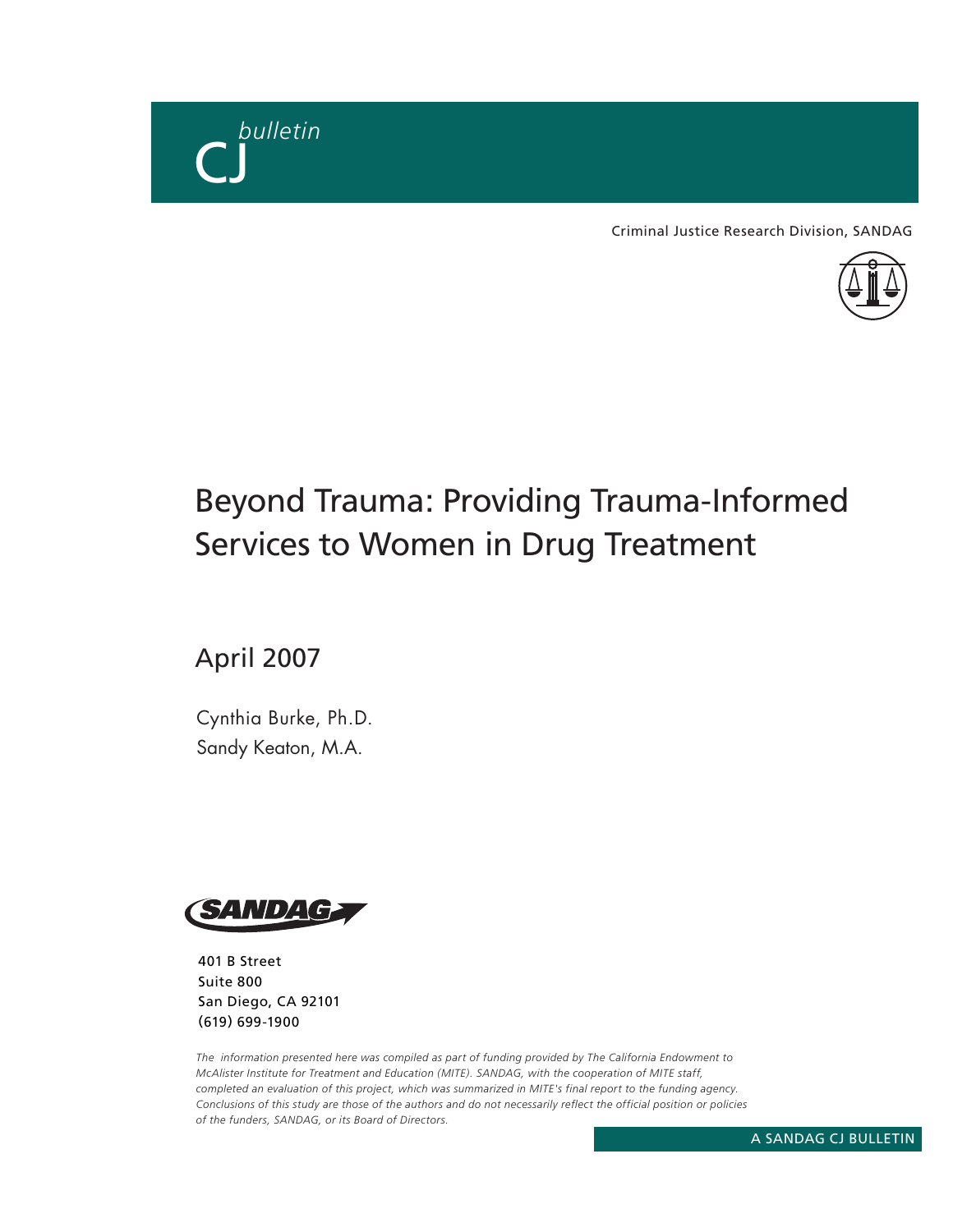## **BOARD OF DIRECTORS**



The 18 cities and county government are SANDAG serving as the forum for regional decision-making. SANDAG builds consensus; plans, engineers, and builds public transit; makes strategic plans; obtains and allocates resources; and provides information on a broad range of topics pertinent to the region's quality of life.

**CHAIR** 

Hon. Mary Teresa Sessom

FIRST VICE CHAIR Hon. Lori Holt Pfeiler

### CITY OF CARLSBAD

Hon. Matt Hall, Councilmember (A) Hon. Bud Lewis, Mayor (A) Hon. Ann Kulchin, Mayor Pro Tem

CITY OF CHULA VISTA Hon. Cheryl Cox, Mayor (A) Hon. Jerry Rindone, Deputy Mayor (A) Hon. John McCann, Councilmember

CITY OF CORONADO Hon. Phil Monroe, Councilmember (A) Hon. Carrie Downey, Mayor Pro Tem (A) Hon. Al Ovrom, Councilmember

CITY OF DEL MAR Hon. Crystal Crawford, Councilmember (A) Hon. David Druker, Deputy Mayor (A) Hon. Henry Abarbanel, Councilmember

CITY OF EL CAJON Hon. Mark Lewis, Mayor (A) Hon. Jillian Hanson-Cox, Councilmember

CITY OF ENCINITAS Hon. Jerome Stocks, Deputy Mayor (A) Hon. Teresa Barth, Councilmember

CITY OF ESCONDIDO Hon. Lori Holt Pfeiler, Mayor (A) Hon. Ed Gallo, Councilmember (A) Hon. Sam Abed, Mayor Pro Tem

### CITY OF IMPERIAL BEACH

Hon. Jim Janney, Mayor (A) Hon. Patricia McCoy, Councilmember (A) Hon. Mayda Winter, Mayor Pro Tem

CITY OF LA MESA Hon. Art Madrid, Mayor (A) Hon. David Allan, Councilmember (A) Hon. Mark Arapostathis, Councilmember

CITY OF LEMON GROVE Hon. Mary Teresa Sessom, Mayor (A) Hon. Jerry Jones, Councilmember (A) Hon. Jerry Selby, Councilmember

CITY OF NATIONAL CITY Hon. Ron Morrison, Mayor (A) Hon. Frank Parra, Councilmember (A) Hon. Louie Natividad, Councilmember

### CITY OF OCEANSIDE

Hon. Jim Wood, Mayor (A) Hon. Jerry Kern, Councilmember (A) Hon. Jack Feller, Councilmember

### CITY OF POWAY

Hon. Mickey Cafagna, Mayor (A) Hon. Robert Emery, Councilmember (A) Hon. Don Higginson, Councilmember

### CITY OF SAN DIEGO

Hon. Jerry Sanders, Mayor Hon. Toni Atkins, Councilmember (A) Hon. Jim Madaffer, Councilmember (A) Hon. Scott Peters, Council President

### CITY OF SAN MARCOS

Hon. Jim Desmond, Mayor (A) Hon. Hal Martin, Vice Mayor

SECOND VICE CHAIR Hon. Jerome Stocks

EXECUTIVE DIRECTOR Gary L. Gallegos

CITY OF SANTEE

Hon. Jack Dale, Councilmember (A) Hon. Hal Ryan, Councilmember (A) Hon. John Minto, Councilmember

### CITY OF SOLANA BEACH

Hon. Lesa Heebner, Mayor (A) Hon. Dave Roberts, Councilmember (A) Hon. Mike Nichols, Councilmember

### CITY OF VISTA

Hon. Judy Ritter, Mayor Pro Tem (A) Hon. Bob Campbell, Councilmember (A) Hon. Steve Gronke, Councilmember

### COUNTY OF SAN DIEGO

Hon. Ron Roberts, Chairman Hon. Bill Horn, Supervisor (A) Hon. Greg Cox, Vice Chairman (A) Hon. Dianne Jacob, Chair Pro Tem

### IMPERIAL COUNTY

(Advisory Member) Hon. Victor Carrillo, Chairman (A) Hon. David Ouzan, Councilmember

#### CALIFORNIA DEPARTMENT OF TRANSPORTATION

(Advisory Member) Will Kempton, Director (A) Pedro Orso-Delgado, District 11 Director

#### METROPOLITAN TRANSIT SYSTEM

(Advisory Member) Harry Mathis, Chairman (A) Hon. Jerry Rindone, Vice Chairman (A) Hon. Bob Emery, Board Member

### NORTH COUNTY TRANSIT DISTRICT

(Advisory Member) Hon. Ed Gallo, Chairman (A) Hon. Jerome Stocks, Planning Committee Chair (A) Hon. David Druker, Monitoring Committee Chair

### U.S. DEPARTMENT OF DEFENSE

(Advisory Member) CAPT Michael Giorgione, USN, CEC Commanding Officer, Southwest Division Naval Facilities Engineering Command (A) CAPT Steve Wirsching, USN, CEC Executive Officer, Southwest Division Naval Facilities Engineering Command

### SAN DIEGO UNIFIED PORT DISTRICT

(Advisory Member) Sylvia Rios, Chair (A) Michael Bixler, Commissioner

### SAN DIEGO COUNTY WATER AUTHORITY

(Advisory Member) Marilyn Dailey, Commissioner (A) Mark Muir, Commissioner (A) Gary Croucher, Commissioner

### SOUTHERN CALIFORNIA TRIBAL CHAIRMEN'S ASSOCIATION

(Advisory Member) Chairman Robert Smith (Pala), SCTCA Chair (A) Chairman Allen Lawson (San Pasqual)

### MEXICO

(Advisory Member) Hon. Luis Cabrera C. Consulate General of Mexico

As of March 1, 2007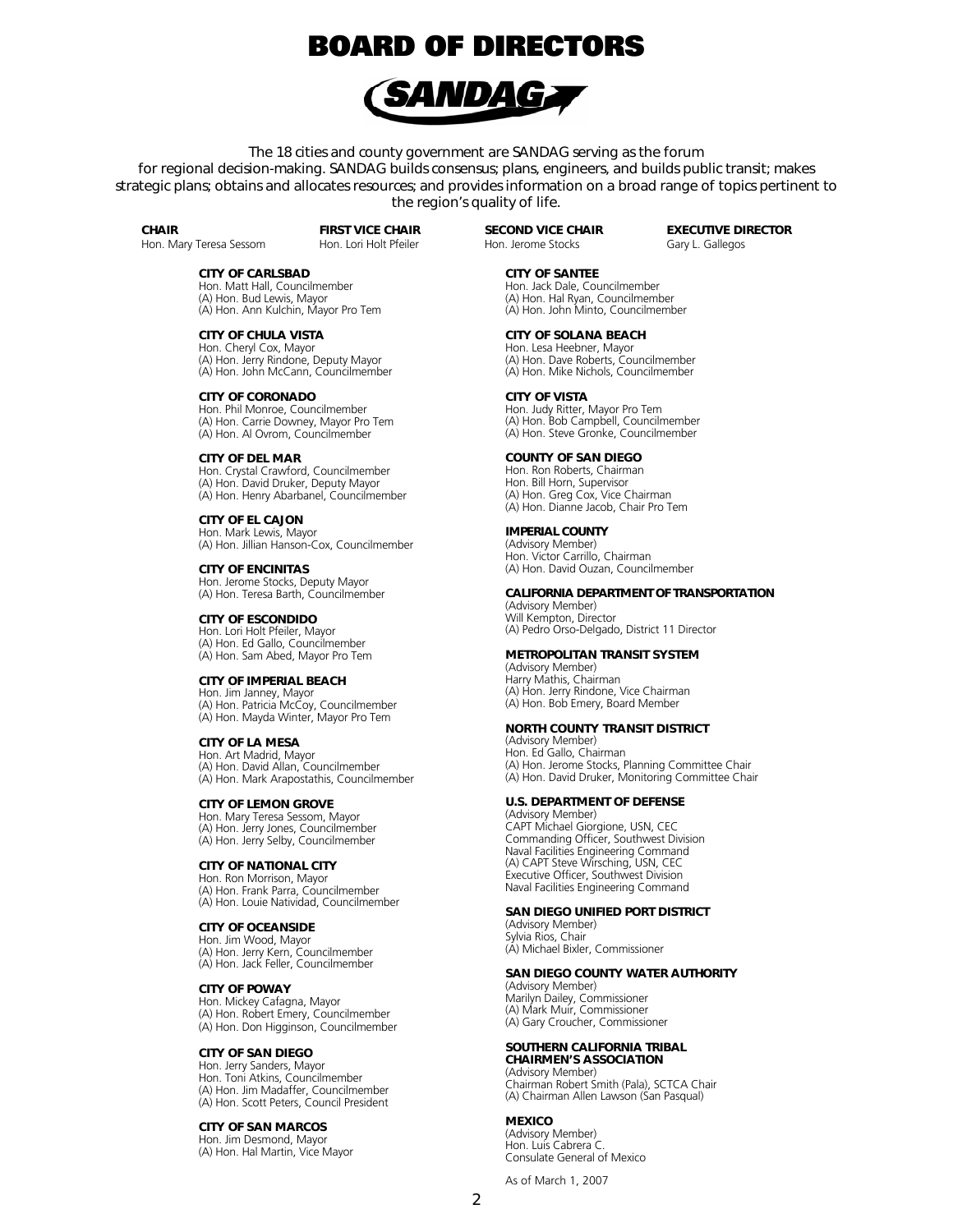## BEYOND TRAUMA: PROVIDING TRAUMA-INFORMED SERVICES TO WOMEN IN TREATMENT

## PROJECT BACKGROUND

In May 2004, McAlister Institute for Treatment and Education (MITE) received funding from The California Endowment to provide specialized trauma-informed services to the women residing at their KIVA Women and Children's Learning Center, a residential treatment center. Recognizing the prevalence of trauma in the lives of women in recovery, MITE drew upon the expertise of Dr. Stephanie Covington, Co-Director of the Institute for Relational Development and the Center for Gender and Justice, to address the co-occurrence of trauma and substance abuse by training staff in her *Beyond Trauma* (*BT*) curriculum. The *BT* curriculum was integrated into the existing gender-responsive treatment model, with women attending the *BT* sessions upon completion of the *Helping Women Recover* (*HWR*) program component to deepen and expand the trauma work they had begun (also a model developed by Dr. Covington).

The Criminal Justice Research Division at the San Diego Association of Governments (SANDAG) was contracted in June 2004 as the outside evaluator to conduct the process and impact evaluation of KIVA's implementation of the *BT* curriculum. SANDAG was responsible for documenting whether the project design was implemented as planned and what effect these efforts had on the clients who completed the program. Because the focus of the funds was to provide direct services, SANDAG worked with the program staff to reduce the cost of the evaluation but also meet the needs of the grant. As such, MITE program staff were responsible for collecting all data, entering it, and contacting clients and conducting the follow-up interviews.

This report provides an overview of the curriculum; describes the characteristics and needs of the clients served, as well as how the program was implemented; and outlines improvements made in clients' lives after program participation. It also should be noted that the results described here were initially incorporated as part of MITE's final report to The California Endowment and are reproduced here, with their permission, for broader dissemination.

## KEY FINDINGS

- The clients served by this program represented a variety of different backgrounds, but shared similar needs related to a history of abuse, depression and anxiety, economic instability, and prior contact with the justice system.
- The *BT* curriculum was implemented as planned with staff training in the model, including their own participation prior to leading groups, and oversight by a clinical social worker.
- Overall, clients felt they gained helpful tools in their recovery, including help from the staff, as well as the curriculum.
- Results from the impact evaluation suggest that participation in both *HWR* and *BT* helped women reduce their level of depression and take steps to reduce the impact from past traumas. These positive results support more comprehensive evaluations of the model in other sites.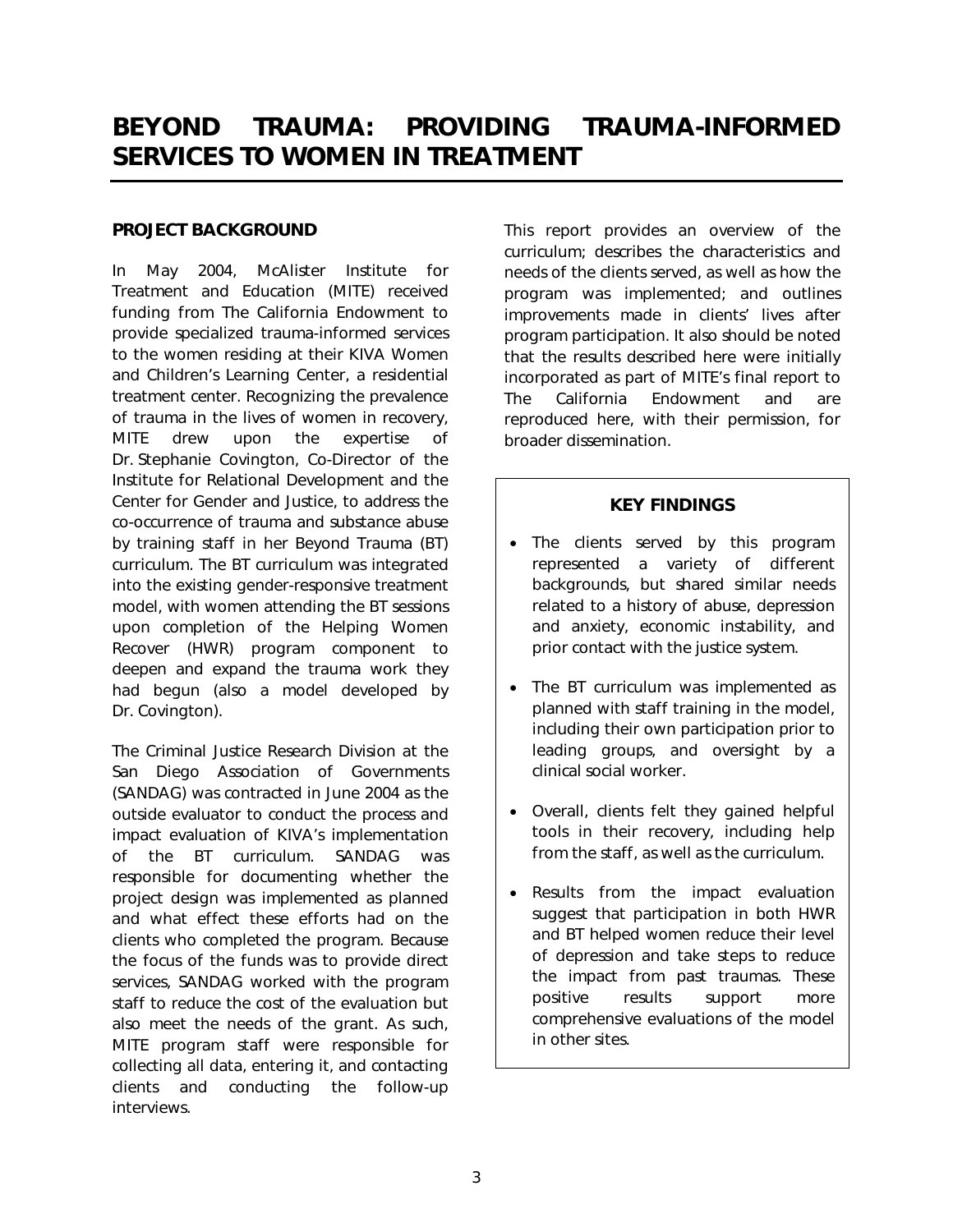## CURRICULUM OVERVIEW

## *Helping Women Recover*

*Helping Women Recover (HWR): A Program for Treating Addiction*, is an integrated, manualized curriculum for treating women with histories of addiction and trauma. It is designed for use in a variety of settings, including outpatient and residential substance abuse treatment programs, domestic violence shelters, and mental health clinics, as well as jails, prisons, and community corrections. *HWR* is grounded in research, theory, and clinical practice. The foundation of the treatment model is the integration of three theories: a theory of addiction, women's psychological development, and trauma. The therapeutic strategies include psycho-educational, cognitive-behavioral, expressive arts, and relational approaches.

The facilitator's manual for the 17-session program is a step-by-step guide containing the theory, structure, and content needed for running groups. Each session is designed to be 90 minutes in length and to include six to ten women with one facilitator. It is recommended that the curriculum be implemented sequentially in closed groups, but this is not a requirement. Each session includes an overview of the materials to be covered, a group check-in, a teaching component (to enhance understanding), an interactive component (that includes discussions and questions and answers), an experimental component (that includes exercises in a supporting environment), and closure (that includes questions for the women to think about prior to the next session). *A Woman's Journey*, the participant's workbook, allows women to process and record the therapeutic experience. The program model is organized into four modules: self, relationships, sexuality, and spirituality. These are the four areas that recovering women have identified as triggers for relapse and as necessary for growth and healing. The materials are designed to be

user-friendly and self-instructive. This allows the *HWR* program to be implemented by a staff with a wide range of training and experience.

## *Beyond Trauma*

*Beyond Trauma (BT): A Healing Journey for Women* is a manualized curriculum for women's treatment based on theory, research, and clinical practice. While the materials are trauma-specific, the connection between trauma and substance abuse is recognized and integrated throughout the curriculum. The eleven-session program, divided into three modules including violence, abuse, and trauma, impact of trauma, and healing from trauma, is designed for use in outpatient, residential, and criminal justice settings. The model can be used alone or in conjunction with *HWR*. *BT* has a psychoeducational component that teaches women what trauma is, its process, and its impact on both the inner self (thoughts, feelings, beliefs, values) and the outer self (behavior and relationships, including parenting). The major emphasis is on coping skills, with specific exercises for developing emotional wellness.

The curriculum includes a facilitator manual, participant workbook, and three instructional videos (two for facilitators, one for clients). The facilitator's manual provides group leaders with session outlines, as well as background information about trauma, based on the assumption that having a basic understanding of the depth and complexity of the issues helps the facilitator work more effectively with the group. Utilizing a strength-based approach that seeks to empower women and increase their sense of self, the exercises are designed to give them a corrective experience of connecting with others in a safe environment. In using this model, the facilitator helps the women in the group to see the strengths they have and to increase the skills they need. The curriculum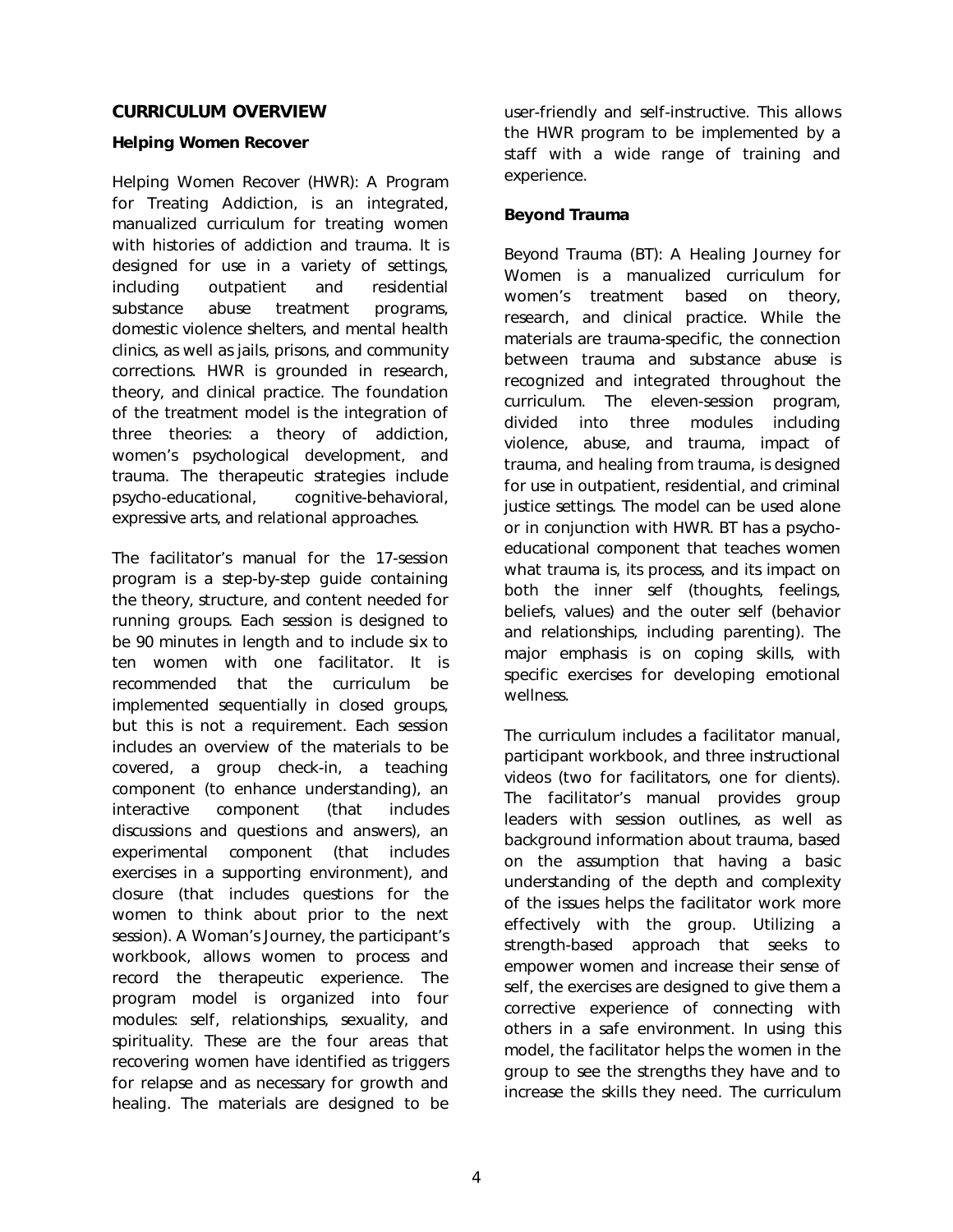also focuses on emotional development, and having clients deal with the expression and containment of feelings (fear, loss, grief, anger, shame) is a critical element. The program uses cognitive-behavioral techniques (CBT), expressive arts, and is based on the principles of relational therapy.

## EVALUATION METHODOLOGY

## **Overview**

SANDAG was responsible for conducting both a process and impact evaluation of this project. However, as noted earlier, KIVA staff had a significant role in this process. Not only were program staff responsible for all the data collection, they also were tasked with documenting how the program was implemented, including staff changes and any changes to the model. Because of their significant role collecting the data, SANDAG analysis was influenced by the data received. Specifically, a small number of clients were able to be located and tracked after leaving the program, which limited the outcome data available to measure rate of relapse, recidivism, or parental improvement. In addition, the data that were received should be viewed with caution as the attrition rate from intake to exit provided a small sample of convenience, comprised of those clients who were available to complete the forms, who agreed to do so, and who willingly participated in the program. Not represented are those women who left the program prior to completion and attended the groups but did not complete the assessment forms.

<span id="page-4-0"></span>Mindful of these limitations, the evaluation did provide a profile of the women who entered KIVA, as well as preliminary information about the potential effectiveness associated with treatment models that are able to address both recovery and trauma issues of women. The results are positive and encourage further evaluation and research in this area.

## Data Collection Strategies

In addition to reviewing program statistics provided by MITE staff and interviewing the Clinical Consultant, information from clients also was compiled at seven points in time, including 1) intake; 2) 45 days post-intake; 3) completion of *HWR*; 4) completion of *BT*; 5) Kiva program exit; 6) six-months post-exit; and 7) 12-months post-exit. A number of instruments were used to collect this information, including the San Diego County Alcohol and Drug Data System (SDCADDS), the Beck Depression Index (BDI), an AIDS/Hepatitis Assessment, the Addiction Severity Index for Females (ASI-F), the Trauma Symptom Checklist (TSC-40), the Rosenberg Self-Esteem Scale (SES), and a parenting questionnaire designed specifically for this study. Due to the resources available for focused data collection, the number of respondents providing feedback decreased over time, from 195 to 199 clients (of the 202 study clients who completed at least 45 days in the program) completing intake assessments, to 41 to 84 completing assessments at program exit. Six and 12 month follow-up interviews were limited to 29 and 11 clients, respectively. As such, the impact evaluation focuses on data compiled from clients that could have assessments matched at three points in time, (45 days, after completing *HWR*, and after completing  $B\Gamma)^1$  $B\Gamma)^1$ .

## PROCESS EVALUATION OUTCOMES

## How Many Clients were Served and What Types of Needs Did They Have?

Between August 2004 and October 2006, 283 women entered the Kiva program, with 202 completing the first 45 days and qualifying as study participants. Of these 202 clients, 157 exited Kiva (55% successfully, 36% with a

l

<sup>&</sup>lt;sup>1</sup> Because the BDI is the only assessment that was administered at intake, change also was measured from intake to 45 days.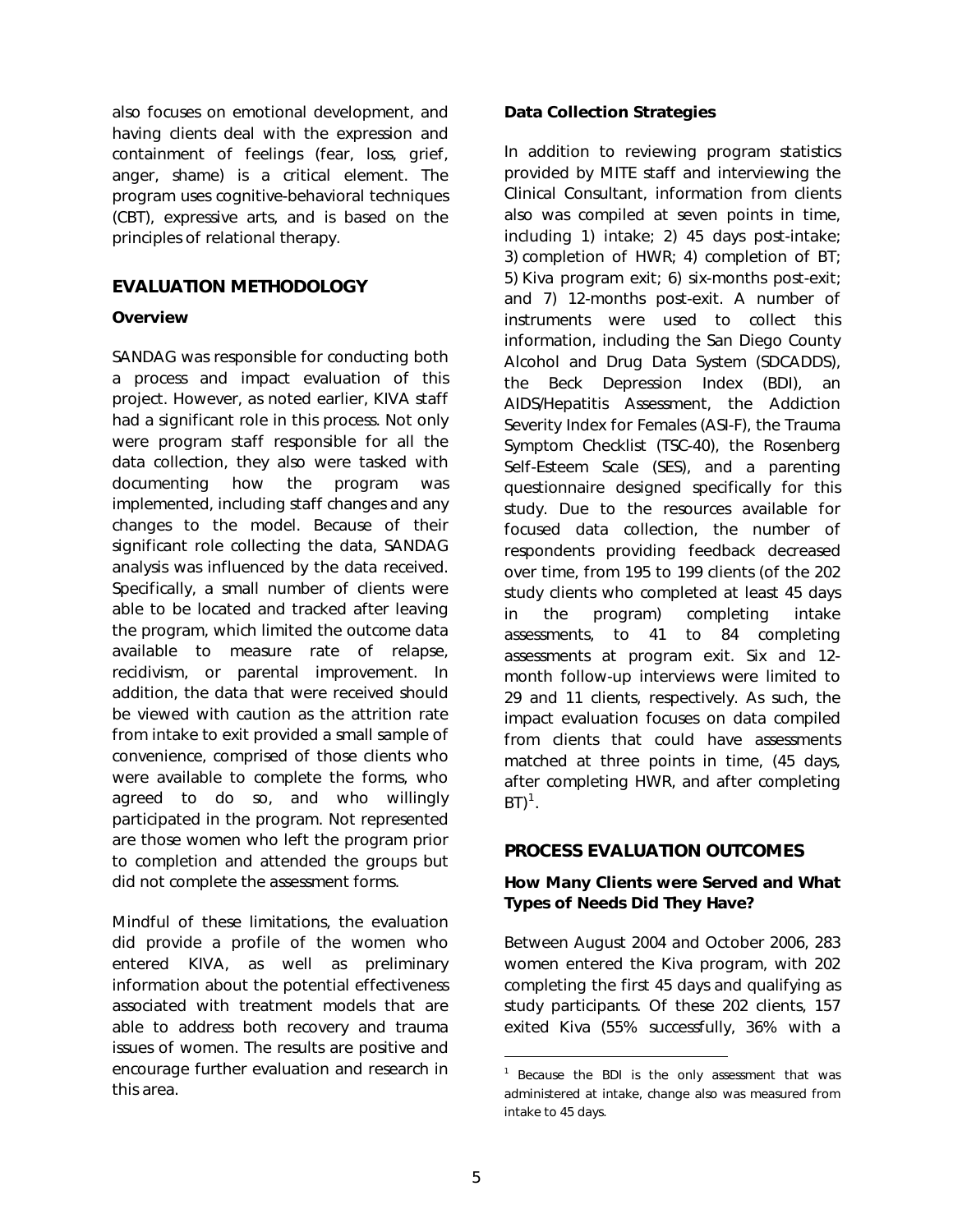satisfactory<sup>[2](#page-5-0)</sup> discharge, and 10% unsuccessfully), 108 had completed the *HWR* portion of the program, and 73 had completed *BT*. It should be noted that both *HWR* and *BT* were conducted in closed groups.

In terms of their characteristics and needs at intake, clients came from a variety of different backgrounds and were seeking treatment for a variety of reasons. However, they did share a number of similarities, including being economically vulnerable, having a history of abuse and few life resources to draw upon, and experiencing mental health issues, including depression and anxiety.

**Demographics:** The clients served as part of this project were ethnically diverse, with Whites composing approximately two-fifths of the group (41%), around one-third (31%) identifying as Hispanic/Latina, and 18 percent as Black/African-American. The average age of program clients was 30.1 years old (range 18 to 54) and the vast majority of clients had 12 years of education (44% had a high school degree or GED) or less (42%). When asked what their normal employment pattern was, most of the women reported full-time (38%) or part-time (23%) work, or not working at all (31%).

Current Living Situation: Most of the clients had never been married (68%) or currently were divorced or separated (21%). More than three-quarters (79%) reported having at least one child under the age of 18 and, of these 157 women, about half (52%) planned to bring their child(ren) with them to the program. In addition, 22 percent reported being pregnant at the time of intake. Around half (51%) of the clients reported not having

<span id="page-5-1"></span>l

a permanent residence at time of intake. However, this number seems low when taking into account where clients reported living. Prior to intake, when asked specifically where they were residing, only 11 percent reported living in their own apartment, house, or a sober living center, more than half (59%) were staying with a friend or relative, 13 percent were transient (in a shelter, motel, or outdoors), 9 percent reported living in an "other" location, and 8 percent in an alcohol or drug program/treatment center or jail. These data indicate that approximately nine out of ten clients entering KIVA were living in fairly tenuous circumstances.

Prior Contact with the Criminal Justice System: Having a prior arrest is important to note when creating an exit plan for a client. A criminal history can restrict employment, housing, and public assistance, placing an additional burden on a client seeking to become self-sufficient. At time of intake, over half (55%) of the clients were on probation or parole and 90 percent had at least one prior arrest, with an average of 4.2 (SD=2.8). The most commonly self-reported prior charge type was for a drug-related offense (61%), followed closely by burglary or larceny (54%). Others reported previous arrests for weapons offenses (9%) and prostitution (8%).

History of Abuse: More than three in four clients (78%) reported experiencing some form of trauma in their lifetime, either by a stranger or someone they knew, with 61 percent experiencing one or more types of trauma<sup>[3](#page-5-1)</sup>. Nearly two-thirds of clients had experienced emotional abuse (64%) or physical abuse (60%), 42 percent had been sexually abused, and 33 percent had

l

<span id="page-5-0"></span> $2$  To receive a satisfactory discharge, a client may have left the program before completing *all* of the graduation requirements, yet was able to complete treatment plan assignments, attend group, and participate during the time they were in program.

 $3$  The level of trauma was measured by their self-report of being physically abused, which included threats and actual physical harm; sexually abused including rape or non-consensual sexual acts; emotionally abused including harsh words, humiliation, and manipulation; and being sexually harassed including stalking, coercive sexual contact, and inappropriate sexual contact.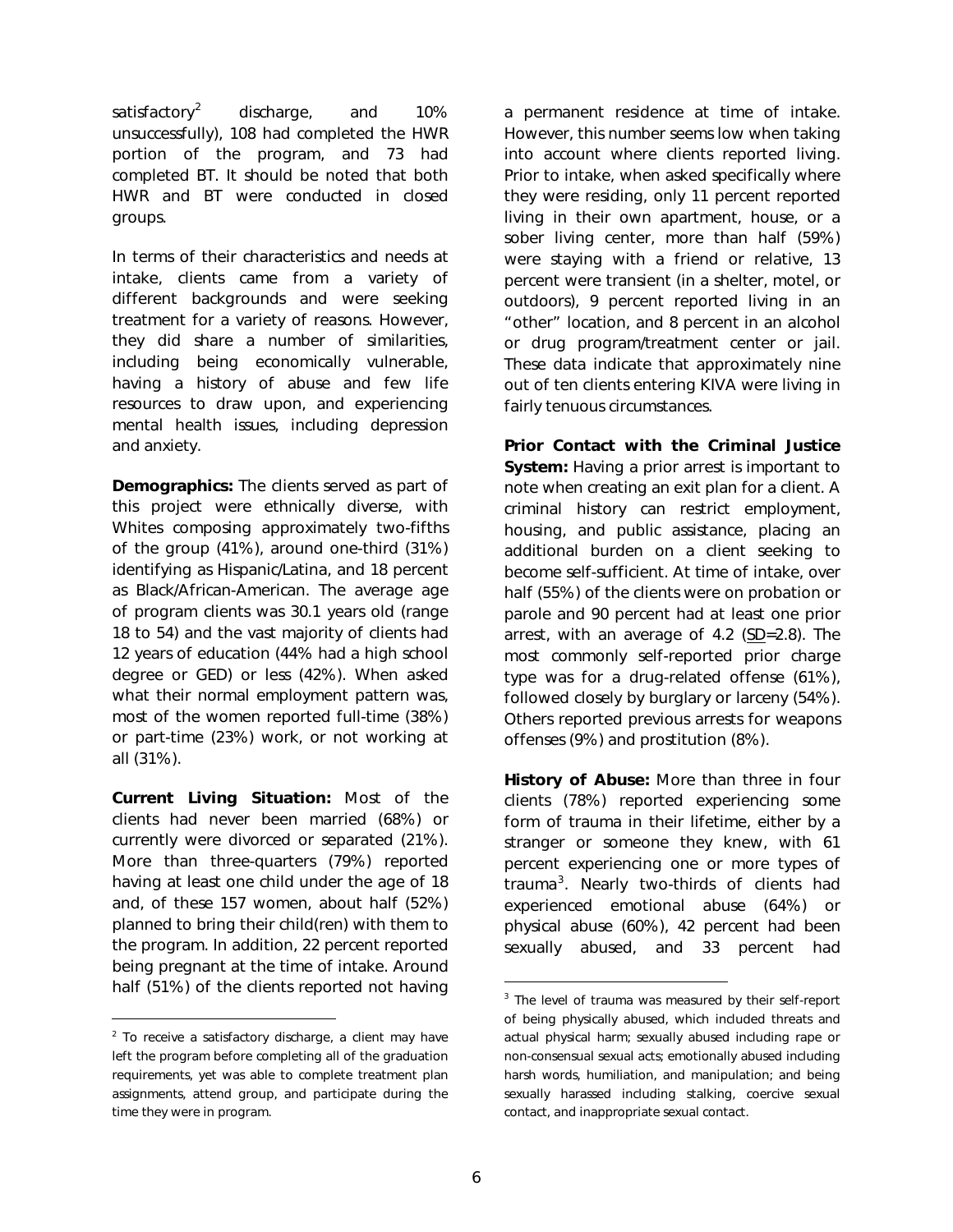experienced some form of sexual harassment. Nearly one-third (30%) of the clients reported being distressed by the physical abuse they had experienced, 23 percent were bothered by the sexual abuse that had occurred, and less than one in five was currently upset about a rape (15%) or a sexual harassment (13%) experience.

Mental Health Issues: When asked if they had experienced any mental health issues in the past 30 days or in their lifetime, the majority of clients reported dealing with what they considered a significant level of serious depression (42% at 30 days and 64% lifetime) and/or serious anxiety (42% at 30 days and 59% lifetime). Many also reported ever having a problem concentrating (49%), trouble controlling violent behavior (39%), and struggling with an eating disorder (16%). In addition, 31 percent reported experiencing *both* serious anxiety and serious depression in the past 30 days, as did 51 percent when asked about their lifetime experiences. As well, 41 percent had been prescribed medication for a psychological/emotional problem at some point in their lifetime. At intake, 20 percent of all study clients received a score on the BDI indicating they were currently dealing with a moderate to severe level of depression, and over one-third (36%) were experiencing a mild to moderate level of depression. Consistent with these scores is the finding that nearly one-third (32%) of the clients had thought about suicide in their lifetime and 28 percent had actually attempted it at one point in their life.

Substance Use History: All of the women in KIVA entered the program with the goal of addressing their alcohol and/or drug addiction. The majority of the women identified methamphetamine as their drug of choice (66%), with marijuana/hashish being the primary choice for 10 percent. The average age of first use for the primary substance problem was 18.1 years old (range 7 to 42 years old) and the women reported

having the problem for an average of 10.1 years (range <1 to 33 years). Sixty-five percent (65%) of the women also reported having a problem with a secondary substance. Of these clients, the most commonly reported substance was marijuana or hashish (45%). In addition, more than two-thirds (68%) of the women had received some form of treatment for their addiction in the past.

Risky Behavior: Clients also reported risky behavior associated with their drug use and sexual activity. In terms of their drug use, 15 percent of clients reported injecting drugs with a needle in the past six-months and, of those 30 women, 12 reported sharing their "works" with another person. In terms of risky sexual behavior, over one-third (36%) reported having sex in the 30 days prior to intake, with 73 percent of these clients reporting not having used a latex condom/barrier. The mean number of sex partners in the past 30 days was 1.5 (ranging from 1 to 6). These clients also were asked whether they had participated in a series of possible high-risk sexual activities (without using a latex condom/barrier) in the past 30 days. The most commonly reported sexual behavior was having sex while they, or their partner, were "high" on drugs or alcohol (67%), followed closely by having sex with someone who sometimes uses methamphetamine (63%). Forty-two percent (42%) of the women had sex with someone who was not her spouse or primary partner, with 14 percent having had sex with someone who injected drugs, and 12 percent for trade.

Reason for Seeking Treatment: Almost half of the clients reported being mandated to treatment, with 34 percent referred by the court/criminal justice system and 13 percent referred by the Department of Social Services, specifically Child Welfare Services (CWS). Forty-seven percent (47%) were described as self-referrals, and the other six percent were referred by other sources, including another alcohol or drug treatment program, an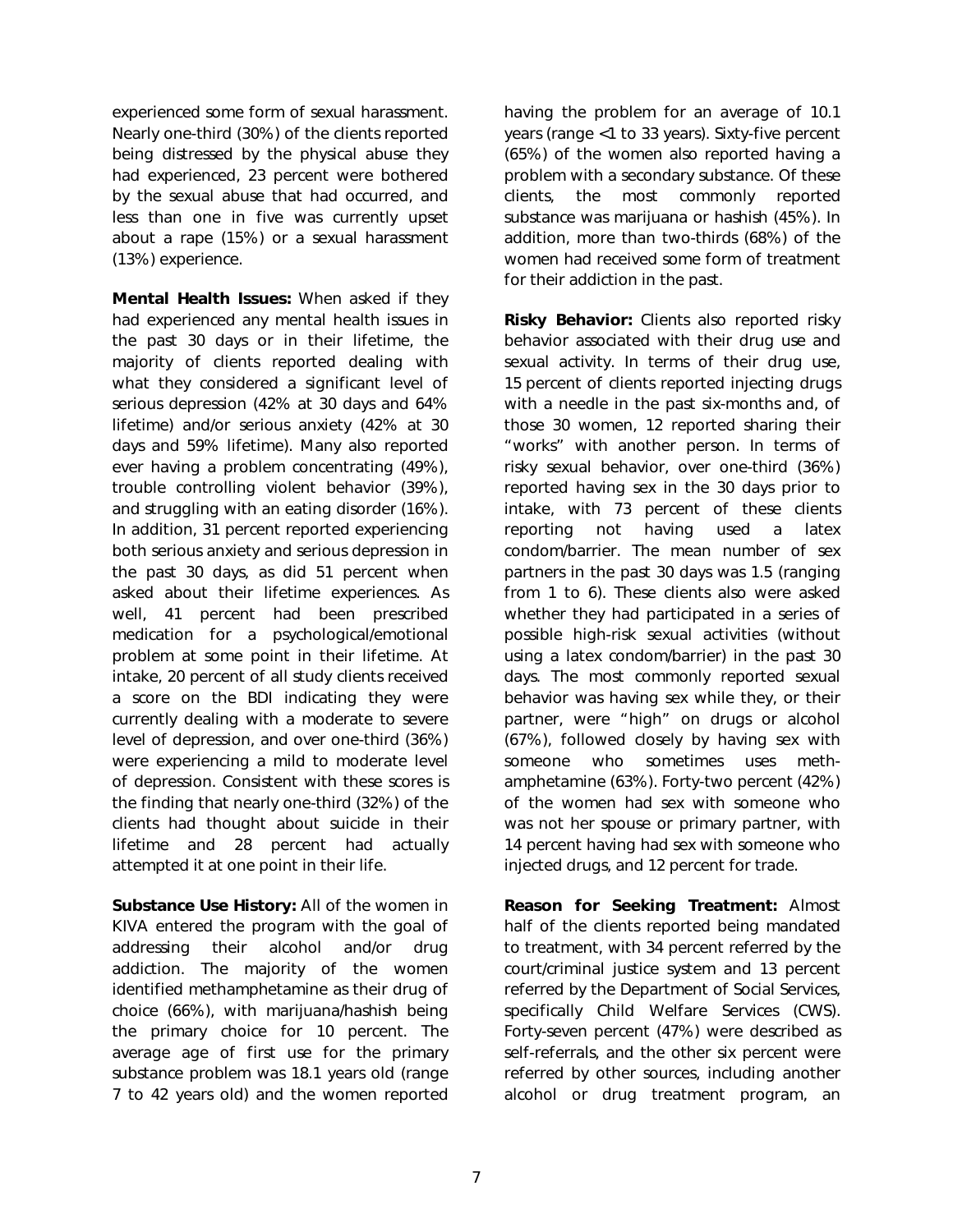employer/union, parole, or a health care provider.

## How was *BT* Implemented as Part of the Kiva Curriculum?

To address this research question, an interview was conducted with the Clinical Consultant (Consultant), a Licensed Clinical Social Worker, who helped create the *BT* curriculum and was responsible for training, monitoring, and guiding the implementation of both *HWR* and *BT*. Interview questions focused on how the program was implemented, what quality assurance methods were used to ensure the model was implemented as designed, what level and type of staff training occurred, what the strength of the program was, and whether there were any areas that could have been improved. The interview was conducted on August 24, 2005, due to the Consultant's pending departure from the program.

Training: All of the line staff and the program director were trained on the model. As part of this training, staff members went through the *BT* curriculum themselves and then were instructed on how to facilitate the groups. This experiential approach was intended to provide sensitivity and awareness regarding what the clients would be experiencing during the groups. The Consultant felt the training was "very effective" in preparing the staff to implement the model. After this intensive training, ongoing quality assurance measures supported initial learning and provided additional guidance. However, in retrospect, the Consultant felt it might have been helpful to include management staff in this training as well, in order to provide them with a fuller understanding of how the model was being operationalized and possibly strengthen the cohesion of the program.

Staff Competencies: According to the Consultant, the staff was "very competent" in adhering to the model and understood the connection between trauma and substance abuse. At first, creating this connection was a challenge; however, the training provided both educational material and experiences, which produced a paradigm shift in how staff felt about the role of trauma in a woman's recovery. Related to this was the staff's ability to create a safe environment in the groups, which was confirmed by clients who completed the satisfaction surveys.

Implementation and Model Fidelity: According to the Consultant, the model was implemented as designed, with "complete" adherence to its original design. To maintain this fidelity, consistent and informed oversight of staff by the Consultant was essential. Staff were observed a few times in the beginning of the program and then weekly group and individual meetings were held with staff and the Consultant. The Consultant also monitored the participants' process to ensure that their needs were being addressed by the group facilitator. The Consultant also felt that the staff was "very competent" in being able to adhere to the model when facilitating the groups and that, although it was too soon to make any changes to the model, it was worth noting that some of the women had requested that the groups be a little longer to allow more time to process their feelings.

## What was the Level of Clients' Satisfaction with the Services Received?

**Overall Experience:** Out of the 54 clients who completed an exit satisfaction questionnaire, 92 percent rated their experience at KIVA as being either "very positive" or "positive," and all of the clients said they would definitely (94%) or probably (6%) recommend KIVA to other women they know who have similar issues. Each of the women shared reasons why they felt positive about their experience. Clients listed the opportunity to grow and become familiar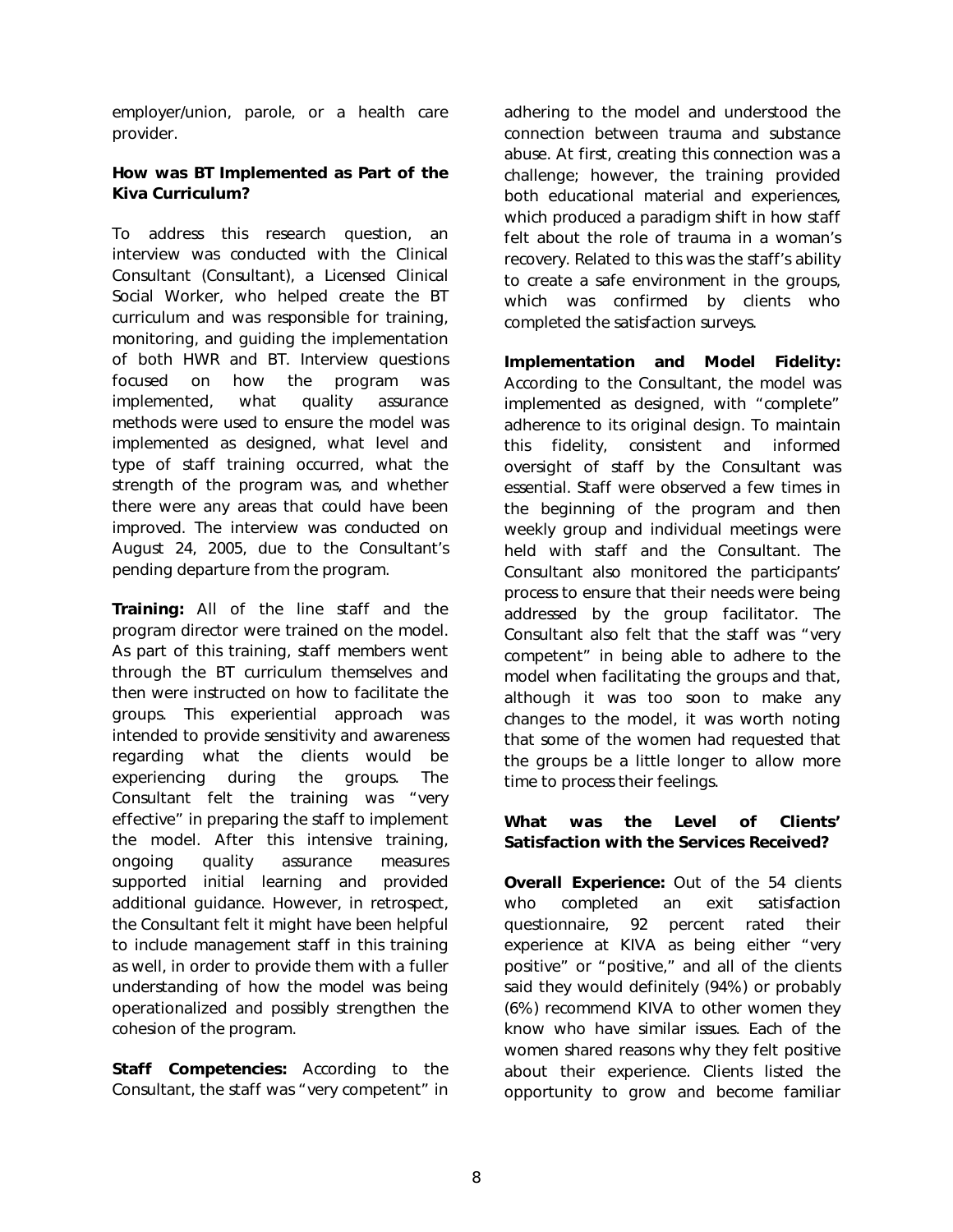with one's self (41%), support/unity (36%), the structure and tools learned (16%), and being reunified with their children (7%) as having contributed to their experience in the program. When clients were asked to share anything else about their experience at KIVA, all had something positive to say about the program. One client noted, "It was an experience that I wouldn't trade for the world."

Engagement and Relationships: A vital component in providing effective treatment for trauma is the ability to create a safe environment for the women, as well as forming nurturing relationships. The response from the clients who completed the CSQ indicates that the program was able to create a comfortable space in group where the client felt heard. Nine out of ten clients who responded said that, while in group, they felt "very much" or "for the most part" safe (98%), that they were being heard (93%), they were able to speak up in a group setting (93%), and what was said in the group stayed in the group (89%). Clients also gave program staff high ("very much" or "for the most part") ratings on a number of characteristics, describing them knowledgeable (100%), trustworthy (98%), supportive (98%), available (96%), and easy to talk to (94%).

## Most and Least Helpful Program Aspects:

Clients were asked to note the top three aspects of the *HWR* and *BT* programs that they found most and least useful. Forty-six percent (46%) felt that learning ways to heal in the *HWR* program helped them out the *most* and 20 percent felt that homework assignments did not. Around two in five (44%) clients found that having a place to talk about their experiences was the *most* useful, and one in four (28%) reported that homework assignments were the *least* useful component of the *BT* program. However, more of the women felt that there was nothing wrong with the *BT* and *HWR* program and did not identify anything as *least* useful (44% each).

Self-Reported Improvements: Clients overwhelmingly felt better about their emotional and physical health and their parenting abilities after participation in the program. A little over three-fourths (78%) of the women surveyed said the parenting classes helped them feel better as a mother and 18 percent felt it helped them "somewhat." Ninety-one percent (91%) also stated that their emotional health had improved and 72 percent felt their physical health had improved since they started the program. When clients were asked to share anything else about their experience at KIVA, all had something positive to say about the program. Some examples of the women's comments include:

- "It was the most positive experience I've ever had in my life. I'll take home everything I've learned and apply it to my everyday life. I've learned something from each counselor in the program. I am so grateful for starting my recovery journey at KIVA."
- "I went through the hardest times in my life here. KIVA kept me safe. I can't imagine what my life would have turned out like without it."
- **.** "I've learned a lot about myself and others. I feel more confident, stronger, and more open to life."
- **This program helped me get my child** back and has helped me grow as a woman and mother. It has helped me believe in myself. "
- "KIVA is what you make it. The staff works very hard for the clients and I'm grateful for all their knowledge and heart."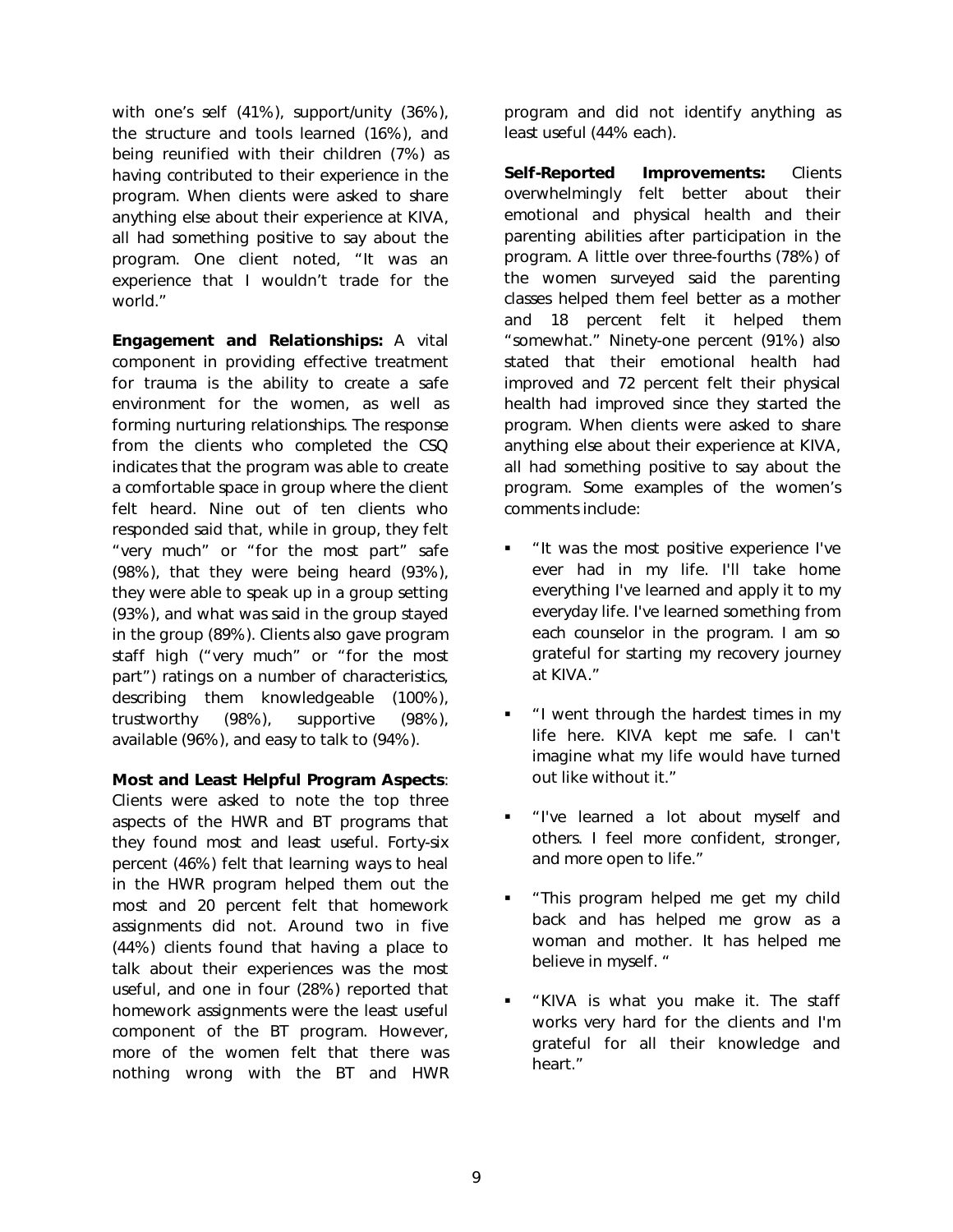## IMPACT EVALUATION OUTCOMES

## Were Positive Changes Realized After Successfully Completing the Program?

Overall, after participation in the *HWR* and *BT* components of KIVA, clients showed significant improvement in their level of trauma and depression. In addition, successful KIVA clients were more likely to report positive changes in other areas of their lives related to substance use, employment, and housing status. While sample size, sampling issues, and the lack of a comparison group limit the generalizability of these findings, they are promising and support the need for further evaluations of this model in other settings.

Trauma: The TSC-40 is a research tool that measures symptomatology in adults that are associated with childhood or adult traumatic experiences. The highest total score possible for the TSC-40 is 120, with a lower score indicating change in the positive direction. Of 41 women who completed all three assessment periods, the average score of the TSC-40 decreased significantly from 26.3 (SD=20.4) at 45 days to 19.3 (SD=19.2) after completion of *HWR* (t (40)=2.908) and continued to decrease to a mean of 17.5 (SD=21.0) after completing *BT* (Figure 1). Examination of the six subscales (disassociation, anxiety, depression, sexual abuse trauma, sleep disturbances, and sexual problems) at the three points in time indicates that the combination of completing *HWR* and *BT* produces a stronger effect than if the client only attended *HWR*<sup>[4](#page-9-0)</sup>. Two subscale scores, "depression" (6.1 (SD=4.6) at 45 days) and (4.3 (SD=4.7) after *HWR*) (t (40)=2.806) and "sleep disturbances" (6.3 (SD=5.4) at 45 days) (4.3 (SD=4.7) at *HWR*)  $(t \text{ } (40=3.057)$ , showed significant improvement after completion of *HWR*.

-

## Figure 1 CLIENT IMPROVEMENT RELATED TO TRAUMA AND DEPRESSION OVER TIME



Depression: At program intake, the mean BDI score for the 186 study clients was 13.8 (SD=9.3), which falls within the range categorized as mild depression. This score decreased significantly at 45 days to 10.4  $(SD=8.7)$  (t (185)=5.711), suggesting that securing some stability and routine within the treatment setting helped alleviate a client's depressive symptoms. In addition, scores for those clients who completed an assessment at 45 days, at completion of *HWR*, and at the end of *BT* showed significant decreases at completion of each treatment component. Specifically, there was a decrease in the mean score from 45 days (10.2 (SD=9.4)) to the end of *HWR* (7.4 (SD=8.2)) (t (43)=2.380), with the score continuing to improve after participating in *BT* (4.5 ( $SD=6.4$ )) (t (22) = 4.246) (Figure 1).

Parenting: Upon exiting the program, nearly all (98%) of the women who successfully completed the program and who had some involvement in CWS reported that they were in compliance with their reunification plan. At the six-month follow-up interview, all of the clients interviewed who were working on reunification reported that they were in compliance.

<span id="page-9-0"></span><sup>4</sup> Because none of the study clients only received *BT* services, analysis cannot determine if receiving *BT* treatment alone has created any significant effects.